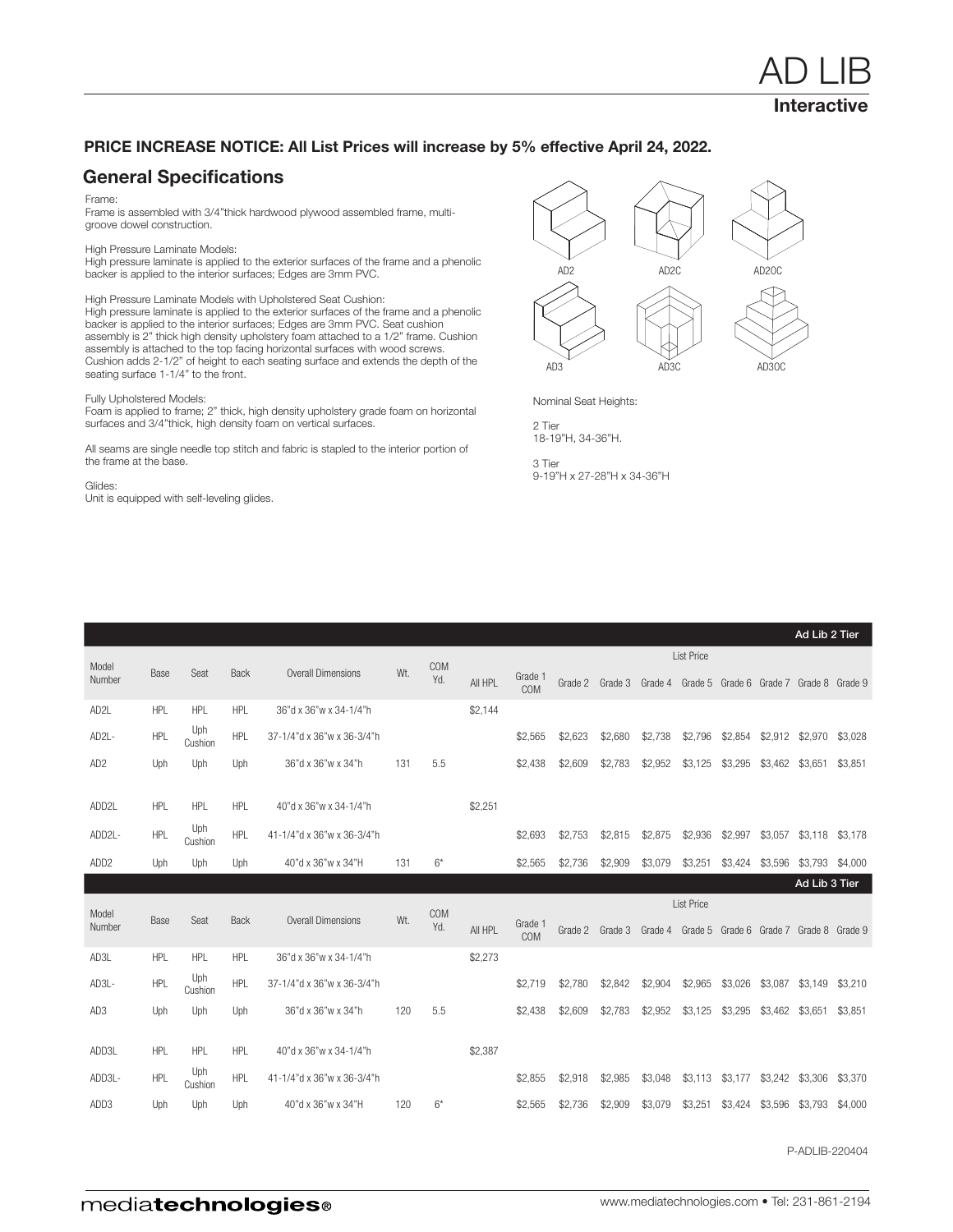# PRICE INCREASE NOTICE: All List Prices will increase by 5% effective April 24, 2022.

|                     |            |                   |             |                                   |     |            |         |                |         |                 |                                                                 |                                                                      | Ad Lib 2 Tier Corner                    |                                 |                 |                |
|---------------------|------------|-------------------|-------------|-----------------------------------|-----|------------|---------|----------------|---------|-----------------|-----------------------------------------------------------------|----------------------------------------------------------------------|-----------------------------------------|---------------------------------|-----------------|----------------|
|                     |            |                   |             |                                   |     | COM        |         |                |         |                 | <b>List Price</b>                                               |                                                                      |                                         |                                 |                 |                |
| Model<br>Number     | Base       | Seat              | <b>Back</b> | <b>Overall Dimensions</b>         | Wt. | Yd.        |         | Grade 1<br>COM | Grade 2 | Grade 3         |                                                                 | Grade 4 Grade 5 Grade 6 Grade 7 Grade 8 Grade 9                      |                                         |                                 |                 |                |
| AD <sub>2</sub> CL  | <b>HPL</b> | <b>HPL</b>        | <b>HPL</b>  | 36"d x 36"w x 34-1/4"h            |     |            | \$2,413 |                |         |                 |                                                                 |                                                                      |                                         |                                 |                 |                |
| AD2CL-              | <b>HPL</b> | Uph<br>Cushion    | <b>HPL</b>  | 36"d x 36"w x 36-3/4"h            |     |            |         | \$2,834        | \$2,918 | \$3,008         | \$3,092                                                         | \$3,176                                                              | \$3,260                                 | \$3,345                         | \$3,429         | \$3,513        |
| AD <sub>2</sub> C   | Uph        | Uph               | Uph         | 36"d x 36"w x 34"h                | 131 | 5.5        |         | \$2,834        | \$3,014 | \$3,195         | \$3,376                                                         | \$3,556                                                              | \$3,737                                 | \$4,058                         | \$4,283         | \$4,517        |
| ADD <sub>2</sub> CL | <b>HPL</b> | <b>HPL</b>        | <b>HPL</b>  | 40"d x 40"w x 34-1/4""H           |     |            | \$2,533 |                |         |                 |                                                                 |                                                                      |                                         |                                 |                 |                |
| ADD2CL-             | <b>HPL</b> | Uph<br>Cushion    | <b>HPL</b>  | 40"d x 40"w x 36-3/4"H            |     |            |         | \$2,975        | \$3,064 | \$3,157         | \$3,246                                                         | \$3,334                                                              | \$3,423                                 | \$3,511                         | \$3,599         | \$3,688        |
| ADD <sub>2</sub> C  | Uph        | Uph               | Uph         | 40"d x 40"w x 34"H                | 131 | $6*$       |         | \$3,089        | \$3,268 | \$3,448         | \$3,629                                                         | \$3,809                                                              | \$3,990                                 | \$4,333                         | \$4,573         | \$4,824        |
|                     |            |                   |             |                                   |     |            |         |                |         |                 |                                                                 |                                                                      |                                         | Ad Lib 3 Tier Corner            |                 |                |
| Model<br>Number     | Base       | Seat              | <b>Back</b> | <b>Overall Dimensions</b>         | Wt. | COM<br>Yd. |         | Grade 1<br>COM |         | Grade 2 Grade 3 |                                                                 | <b>List Price</b><br>Grade 4 Grade 5 Grade 6 Grade 7 Grade 8 Grade 9 |                                         |                                 |                 |                |
| AD3CL               | <b>HPL</b> | <b>HPL</b>        | <b>HPL</b>  | 36"d x 36"w x 34-1/4"h            |     |            | \$2,558 |                |         |                 |                                                                 |                                                                      |                                         |                                 |                 |                |
| AD3CL-              | <b>HPL</b> | Uph<br>Cushion    | <b>HPL</b>  | 36"d x 36"w x 36-3/4"h            |     |            |         | \$3,005        | \$3,094 | \$3.189         | \$3,278                                                         | \$3,368                                                              | \$3,456                                 | \$3,546                         | \$3.635         | \$3,725        |
| AD3C                | Uph        | Uph               | Uph         | 36"d x 36"w x 34"h                | 120 | 5.5        |         | \$2,834        | \$3,014 | \$3.195         | \$3,376                                                         | \$3.556                                                              | \$3,737                                 | \$4,058                         | \$4,283         | \$4,517        |
|                     |            |                   |             |                                   |     |            |         |                |         |                 |                                                                 |                                                                      |                                         |                                 |                 |                |
| ADD3CL<br>ADD3CL-   | <b>HPL</b> | <b>HPL</b><br>Uph | <b>HPL</b>  | 40"d x 40"w x 34-1/4""H           |     |            | \$2,686 |                |         |                 |                                                                 |                                                                      |                                         |                                 |                 |                |
|                     | <b>HPL</b> | Cushion           | <b>HPL</b>  | 40"d x 40"w x 36-3/4"H            |     |            |         | \$3,154        | \$3,248 | \$3,347         | \$3,440                                                         | \$3,535                                                              | \$3,629                                 | \$3,723                         | \$3,816         | \$3,910        |
| ADD3C               | Uph        | Uph               | Uph         | 40"d x 40"w x 34"H                | 120 | $6*$       |         | \$3,089        | \$3,268 | \$3,448         | \$3,629                                                         | \$3,809                                                              | \$3,990<br>Ad Lib 2 Tier Outside Corner |                                 | \$4,333 \$4,573 | \$4,824        |
| Model               |            |                   |             |                                   |     |            |         |                |         |                 |                                                                 | <b>List Price</b>                                                    |                                         |                                 |                 |                |
| Number              | Base       | Seat              | <b>Back</b> | <b>Overall Dimensions</b>         | Wt. | COM<br>Yd. |         | Grade 1<br>COM | Grade 2 | Grade 3         |                                                                 | Grade 4 Grade 5 Grade 6 Grade 7 Grade 8 Grade 9                      |                                         |                                 |                 |                |
| AD20CL              | <b>HPL</b> | HPL               | <b>HPL</b>  | 37-1/4"d x 37-1/4"w x<br>34-1/4"h |     |            | \$2,413 |                |         |                 |                                                                 |                                                                      |                                         |                                 |                 |                |
| AD20CL-             | <b>HPL</b> | Uph<br>Cushion    | <b>HPL</b>  | 37-1/4"d x 37-1/4"w x<br>36-3/4"h |     |            |         | \$2,834        | \$2,918 | \$3,008         | \$3,092                                                         | \$3,176                                                              | \$3,260                                 | \$3,345                         | \$3,429         | \$3,513        |
| AD <sub>20</sub> C  | Uph        | Uph               | Uph         | 36"d x 36"w x 34"h                | 131 | 5.5        |         | \$2,834        | \$3,014 | \$3,195         | \$3,376                                                         | \$3,556                                                              | \$3,737                                 | \$4,058                         | \$4,283         | \$4,517        |
| ADD20CL             | <b>HPL</b> | <b>HPL</b>        | <b>HPL</b>  | 41-1/4"D X 41-1/4"W X<br>34-1/4"h |     |            | \$2,533 |                |         |                 |                                                                 |                                                                      |                                         |                                 |                 |                |
| ADD20CL-            | <b>HPL</b> | Uph<br>Cushion    | <b>HPL</b>  | 41-1/4"D X 41-1/4"W X<br>36-3/4"h |     |            |         | \$2,975        | \$3,064 | \$3,157         | \$3,246                                                         |                                                                      | \$3,334 \$3,423 \$3,511 \$3,599 \$3,688 |                                 |                 |                |
| ADD20C              | Uph        | Uph               | Uph         | 40"d x 40"w x 34"H                | 131 | $6*$       |         | \$3,089        | \$3,268 | \$3,448         | \$3,629                                                         |                                                                      | \$3,809 \$3,990 \$4,333 \$4,573 \$4,824 |                                 |                 |                |
|                     |            |                   |             |                                   |     |            |         |                |         |                 |                                                                 |                                                                      | Ad Lib 3 Tier Outside Corner            |                                 |                 |                |
| Model<br>Number     | Base       | Seat              | <b>Back</b> | Overall Dimensions                | Wt. | COM        |         |                |         |                 |                                                                 | <b>List Price</b>                                                    |                                         |                                 |                 |                |
|                     |            |                   |             |                                   |     | Yd.        |         | Grade 1<br>COM |         |                 | Grade 2 Grade 3 Grade 4 Grade 5 Grade 6 Grade 7 Grade 8 Grade 9 |                                                                      |                                         |                                 |                 |                |
| AD30CL              | <b>HPL</b> | <b>HPL</b>        | <b>HPL</b>  | 37-1/4"d x 37-1/4"w x<br>34-1/4"h |     |            | \$2,558 |                |         |                 |                                                                 |                                                                      |                                         |                                 |                 |                |
| AD30CL-             | <b>HPL</b> | Uph<br>Cushion    | <b>HPL</b>  | 37-1/4"d x 37-1/4"w x<br>36-3/4"h |     |            |         | \$3,005        | \$3,094 | \$3,189         | \$3,278                                                         | \$3,368                                                              |                                         | \$3,456 \$3,546 \$3,635         |                 | \$3,725        |
| AD30C               | Uph        | Uph               | Uph         | 36"d x 36"w x 34"h                | 120 | 5.5        |         | \$2,834        | \$3,014 | \$3,195         | \$3,376                                                         |                                                                      | \$3,556 \$3,737 \$4,058 \$4,283 \$4,517 |                                 |                 |                |
| ADD30CL             | <b>HPL</b> | <b>HPL</b>        | <b>HPL</b>  | 41-1/4"D X 41-1/4"W X<br>34-1/4"h |     |            | \$2,686 |                |         |                 |                                                                 |                                                                      |                                         |                                 |                 |                |
| ADD30CL-            | <b>HPL</b> | Uph<br>Cushion    | <b>HPL</b>  | 41-1/4"D X 41-1/4"W X<br>36-3/4"h |     |            |         | \$3,154        | \$3,248 | \$3,347         | \$3,440                                                         | \$3,535                                                              |                                         | \$3,629 \$3,723 \$3,816 \$3,910 |                 |                |
| ADD30C              | Uph        | Uph               | Uph         | 40"d x 40"w x 34"H                | 120 | $6*$       |         | \$3,089        | \$3,268 | \$3,448         | \$3,629                                                         |                                                                      | \$3,809 \$3,990 \$4,333 \$4,573 \$4,824 |                                 |                 |                |
|                     |            |                   |             |                                   |     |            |         |                |         |                 |                                                                 |                                                                      |                                         |                                 |                 | P-ADLIB-220404 |